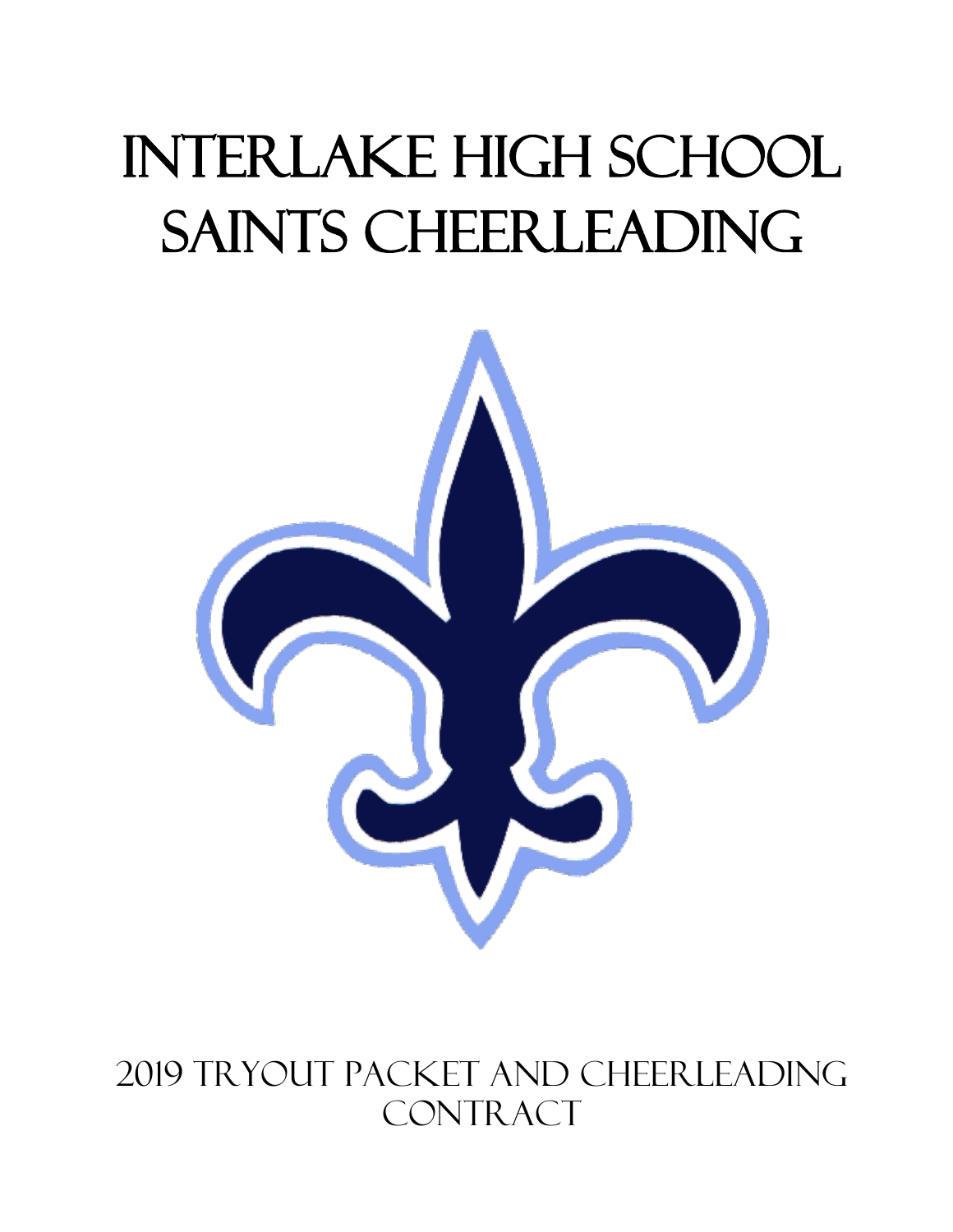## **IHS CHEER TRYOUTS**

#### Check List

*Must have all paper work turned into Ms. Higgins in the counseling center a week before try outs.*

 $\Box$  Signed contract

 $\Box$  Grade printout and signed by counselor

 $\Box$  Personal information sheet and questionnaire

 $\square$  Current Physical and Final Forms Online Information on the Interlake Athletic website

 $\Box$  Impact test upon making team. Date will be announced.

Important Dates:

TRYOUT SCHEDULE:

| Monday        | Tuesday       | Wednesday     | Thursday      | Friday                                                            |
|---------------|---------------|---------------|---------------|-------------------------------------------------------------------|
| 22-April      | 23-April      | 24-April      | 25-April      | 26-April                                                          |
| 6:30am-7:30am | 6:30am-7:30am | 6:30am-7:30am | 6:30am-7:30am | 6:30am-7:30am<br>and 4:30pm-<br>7:30 <sub>pm</sub><br>(Upper Gym) |

# **FINAL TRYOUT APRIL 26 TH 4:30PM-7:30PM!** (Closed Tryouts)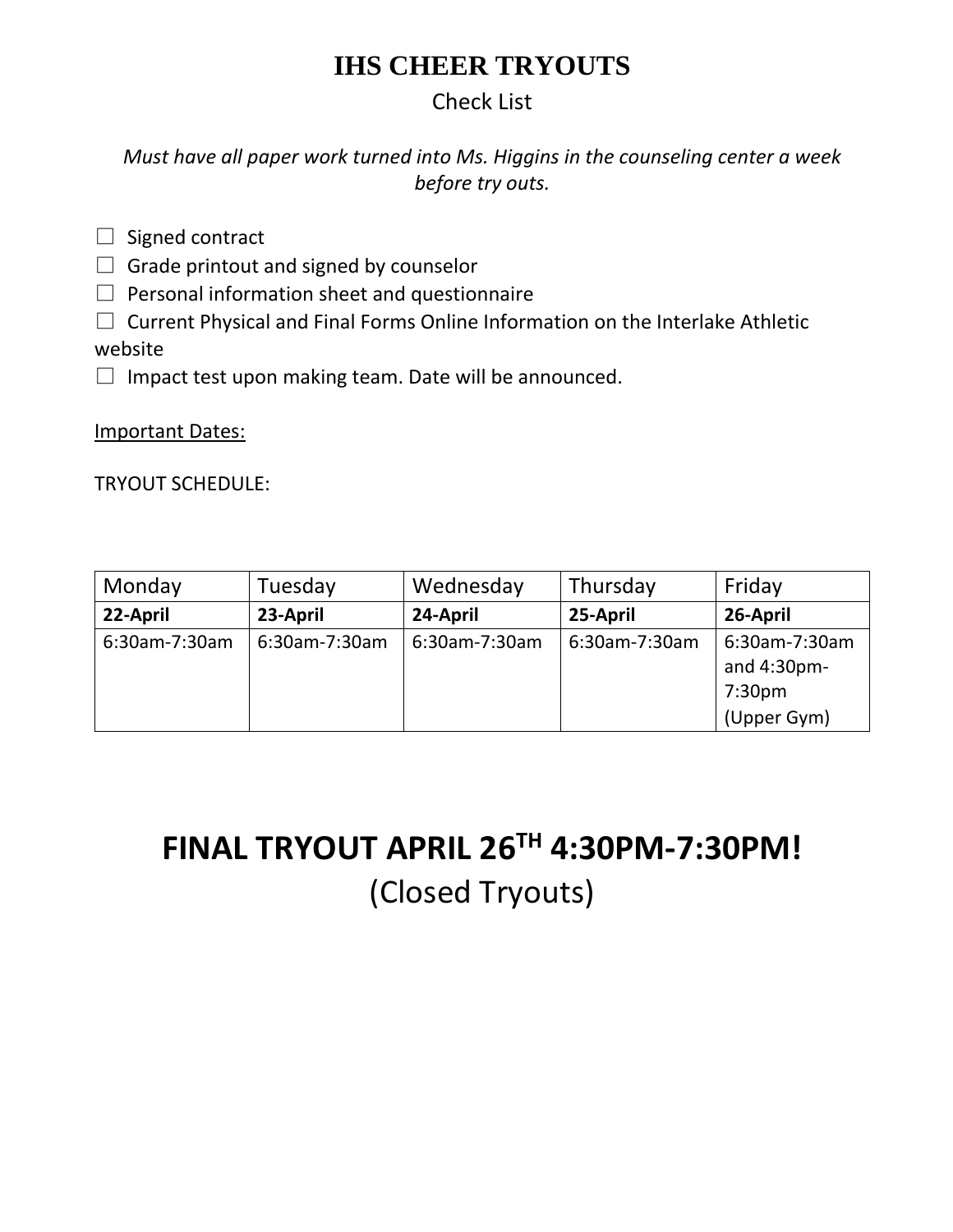#### **Program Purpose:**

1. Cheerleaders shall promote and lead school spirit and pride at school, in the community and at athletic events.

2. They shall lead the crowd involvement during athletic games.

3. They shall demonstrate the "team concept" by following the guidelines as set by athletic governing bodies.

4. Cheerleaders should promote good sportsmanship-like conduct and school spirit through cooperation with other students, teachers and administrators.

5. Cheerleaders shall cooperate with the coach, game officials and other squad members.

6. Cheerleaders perform skills learned throughout the year.

*Our main goal as a team is to support Interlake High School Athletics and be positive representatives of IHS*

#### **Season Preview:**

**Attendance is required at all events (Please note: additional activities & events will be added throughout the year and dates/times are subject to change)** 

#### **1. Spring & Summer**

 $\Box$  May (TBD): Uniform fittings after school and team meeting

 $\Box$  Practice begin in July and runs through the school year

**□ Summer Practice: Early mornings, days TBD** 

□ All cheerleaders **must** attend cheer camp as established by the coach, extenuating circumstances must be brought to attention during tryouts (ex: already planned vacation)

#### **2. Fall**

□ Practice 6:30-7:30am, Monday-Friday until December

 $\Box$  Cheerleaders will cheer at home and away Varsity football games every Friday night at 7:00

JV Sparkle Games on Wednesday nights

 $\Box$  Back to school assembly performance

□ Mandatory Team Dinners (Before Football Games)

**□ Homecoming assembly performance** 

 $\Box$  All post-season Varsity football games, including weekends and holidays (possibly Thanksgiving)

 $\Box$  Participate and help run a week of mini cheer camp (Monday – Friday for 1.5 hours after school)

 $\Box$  Assigned locker signs will be made and posted for every Friday game

*Fundraisers determined by the team and parents (car washes, garage sales, etc*

#### **3. Winter**

- □ Modified practice schedule
- □ Winter sports assembly performance

 $\Box$  Assigned locker signs will be made and posted for every quad game

 $\Box$  Cheer at assigned home Girls & Boys basketball games (1+ games per week)/In-district Away Basketball games

 $\Box$  Participate and help run a week of mini cheer camp (Monday – Friday for 1.5 hours after school) *Fundraisers determined by the team and parents (car washes, garage sales, etc*

\*Missing practice due to performing in Snow Flake Lane or Playing Other Winter Sports will be unexcused and consequences will lead to having to sit out of the assembly and games.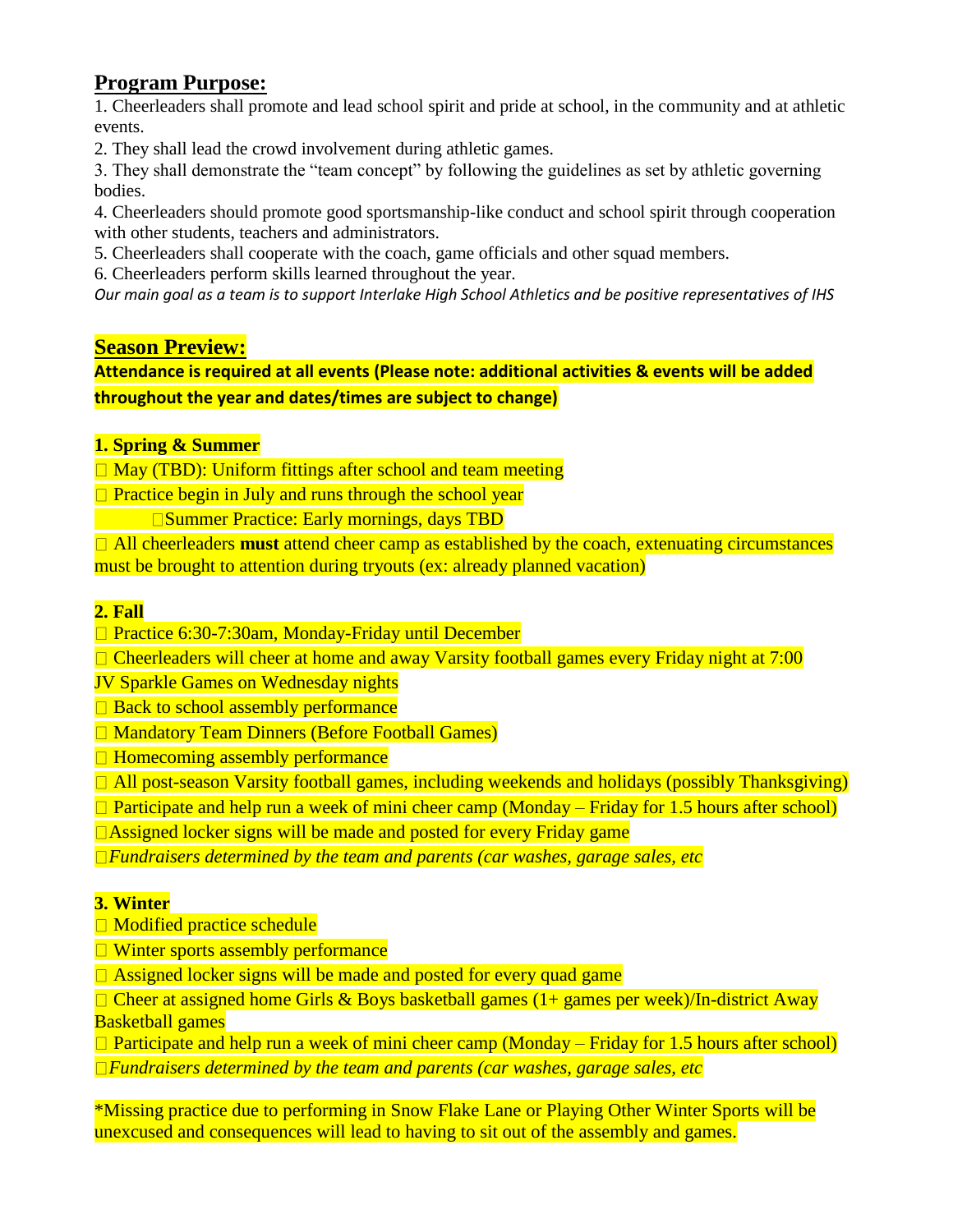#### **4. Spring**

■Modified practice schedule

**□Stuntman Assembly** 

**□ Captain Tryouts** 

□ Captains Clinic

**Tryouts** 

**□ Cheer banquet** 

*Fundraisers determined by the team and parents (car washes, garage sales, etc*

#### **Tryouts:**

#### ▪ **Qualifications and Standards:**

#### *All candidates must be cleared through the athletic office before tryouts begin.*

a) Cheer tryouts are open to all current freshmen, sophomores and juniors.

b) You must have an ASB card.

c) Must submit a current sports packet with a current physical (good for two years), must be in good standing with the accountant on campus with no fines.

d) Cheerleaders must abide by WIAA and Bellevue School District grade policies and keep their grades above a 2.0 GPA (cumulative) and passing 6 classes.

e) All cheer squad members must be physically able to perform all cheerleading skills. These skills include: timing, rhythm, vocal strength, ability to jump, dance and stunt.

f) It is important that a cheerleader has clear voice quality, so that she/he may be heard easily.

g) A cheer squad member must have a high sense of good sportsmanship and fairness. They must be a good winner as well as a good loser and consistently display this behavior.

h) Cheer squad members must be neat, clean and well groomed while in uniform.

i) Cheer squad members must be in good health and stamina. Yearlong conditioning will be required, including: aerobic activity, weightlifting and conditioning.

j) While in uniform, a cheer squad member is a trademark of the school and should act accordingly. Members should maintain proper behavior (i.e. NO swearing, smoking, drinking, gossiping, or public displays of affection, etc.).

k) Cheer squad members are leaders of the school in and out of uniform. The school's purple policy will be strictly followed all year.

l) Parents are encouraged to join and/or participate in Booster Club.

#### ▪ **Judging**

a) Squad size and final team roster is determined by the coach and based on the skill, attitude, talent and teacher recommendations of the athletes.

b) Tryouts are judged by a panel of cheer, dance, and tumbling experts, captains, and Coach

c) During tryouts, participants will perform a dance, cheer, jumps, and prep level stunt that will be taught at tryout practices

d) For safety reasons, any tumbling skill performed during tryouts must first be demonstrated to one of the coaches and approved during tryout practices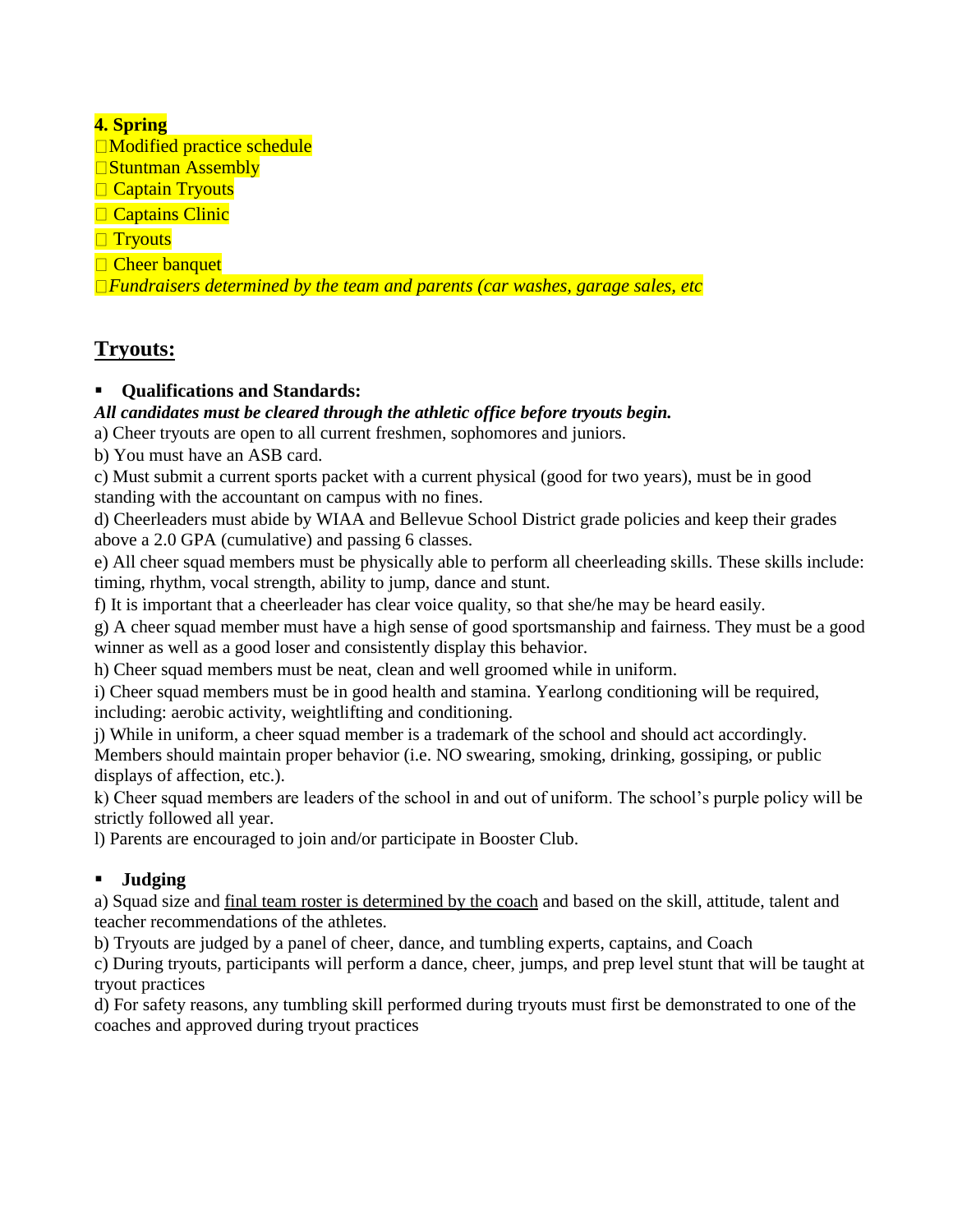#### **General Conduct and Responsibility:**

#### **-Uniform and appearance**

1. Entire uniform shall be worn to school on the day of a game or event. (at the discretion of the coach or captains)

2. Uniform (including warm-ups or outerwear) shall be worn at (to) all games and events. You must wear uniform pieces that are part of the uniform. (No flip-flops, UGGs/vans or non-issued clothing and/or long socks)

3. Each cheerleader is responsible for care and maintenance of all uniform pieces; anything lost must be replaced immediately. Missing uniform parts will result in not participating in the game.

4. Uniform and additional uniform items are to be purchased and kept by the cheerleader. Uniforms are not to be loaned out, borrowed, or worn by any non-team members.

5. Fingernails must be kept short. This is for the student's safety and a National Federation Rule.

8. Cheerleaders shall not eat, drink, or chew gum while on the field, court, mat, or on cheer mats.

9. It is required that all stunting and jumping be supervised by a coach, be it a practice or at a game. No stunting or jumping shall be done outside of designated game or practice time.

#### **-Cost**

#### **Uniform**

a. Cheerleading is expensive and we will try our best to make this program affordable to everyone. Uniforms will not change every year. However, the coach does reserve the right to change a piece of the uniform if it did not fit properly when ordered also, there is a chance that any of our uniform pieces can be discontinued by the supplier at any time.

b. Each cheerleaders is responsible for the cost of her/his uniform.

c. Uniform pieces will be selected by the coach and captains.

d. No student is turned away due to an inability to pay for their uniform (the coach needs to be informed before uniform fittings that a member needs assistance in procuring a uniform)

e. All costs are *WITHOUT FUNDRASISNG*; the team can fundraise as much as the cheerleaders and parents want to.

f. For new members the cost of uniform and camp clothes is approximately \$1,000

g. For returning members the cost of uniform and camp clothes is approximately \$500

h. District gifted uniforms will not be returned for \$

#### **-Camp**

UCA summer camp costs \$380 per cheerleader and is all inclusive. We as a squad will request a \$100 donation/scholarship per girl from the Interlake Booster Club- weather we receive the money or not is always up in the air depending on the money booster is able to donate.

*The total season cost for new girls is approximately \$1,300 and the total season cost for returning girls is approximately \$500.See ATTACHED FORM With Estimated Cost Layout* 

#### **-Team Leadership**

- Coach Heather McLean/Bryianna Marlatt
- Captains
	- o Will be selected based on a tryout process in the spring
- Team Parent
- Booster Club Liaison Parent

*Parent positions will be filled within the first 2 parent meetings*

#### **-Discipline**

a) The coach and captains have a specific plan for each practice and often has a vision for the methods used that the cheerleader may not understand, but should always follow. It is acceptable to ask questions in a respectful way. If you are having inappropriate behavior you may be asked to leave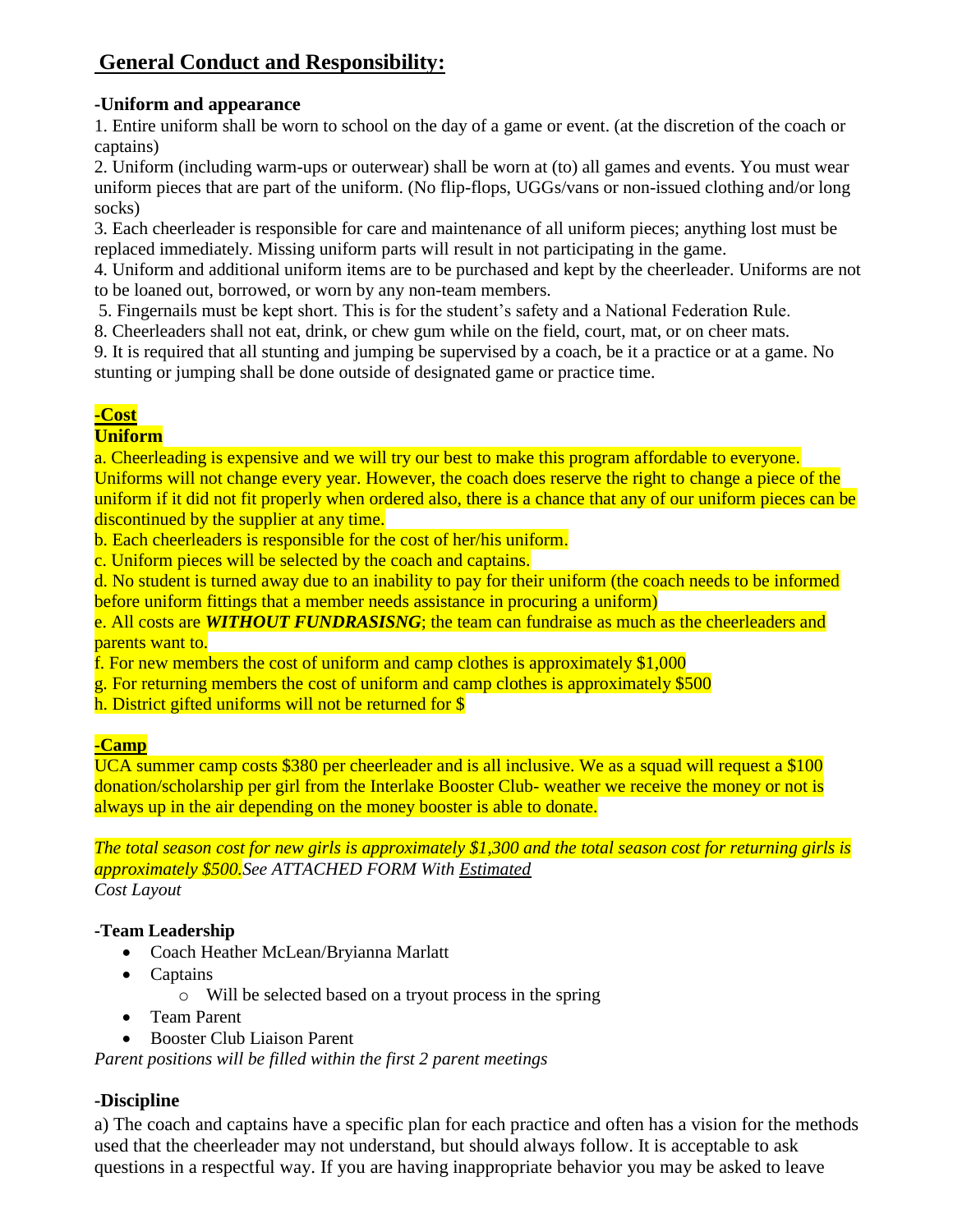practice or the game- before returning to practice a meeting will need to be scheduled with Coach Heather.

*Swearing, complaining, eye rolling and not cooperating are inappropriate behavior examples* b) The Head Coach and Athletic Director have the right to suspend any cheerleader from the team in situations that they deem appropriate in BSD 2151P

#### **-Practice/Activity Attendance/Cheer and Dance Check-Offs**

a) Cheer practices are all mandatory

b) Weekend or after school practices may be added if deemed necessary by the coach and captains. Students will wear shorts, sweats, t-shirts, cheer shoes and socks.

c) Attendance must be for the entire length of the practice unless extenuating circumstances apply. These must be brought to the coach and captain's attention beforehand.

Attendance is *extremely* important for cheer to function at its best. These rules enforce the importance of your commitment to being there for your school, for your teammates, for your own pride and selfimprovement. Any absence creates havoc with formations and stunts; an absence can literally tear apart the whole team's game plan. If you are absent from a practice routines may be altered so the team can continue to practice.

Cheer members are a very select group of school leaders, so chosen because of their ability to understand the priority that must be placed on attendance at practices and games. Many times a member will sacrifice a family vacation, weekend trip, other school or sport related activities (i.e. team dinners, DECA) to fulfill her commitment to her cheer squad. If this seems strict with a heavy emphasis on attendance, it is because the team cannot fully function with even one member missing.

Cheer and Dance check offs are essential for the squad to look formal during assemblies and games. Each cheerleader is required to pass check offs before the school year begins. Each cheerleader will be required to pass all cheers and dances within two judgements by Coach Heather and Captains. Missing more than 3 cheers and 1 dance it will require another attempt. Help from peers and captains will be implemented in order to help the cheerleader pass check offs. If a cheerleader is requiring more than two attempts she/he will have to sit out for an assembly/game.

#### Rules on Absences and Tardies:

a) To excuse an absence must be reported from parent/guardian. Parent needs to contact the coaches via email, text message, or voicemail.

b) ABENSES DUE TO ILLNESS will only be excused if the cheerleader is absent from school as well. Being ill for practice only will result in an unexcused practice.

c) ABSENSES DUE TO MEDICAL APPOINTMENTS, FAMILY TRIPS, ETC. need to be excused 48 hours BEFORE the absence occurs or it will not be considered an excuse. If it is the week of an assembly, absences will not be excused. This is because as stated earlier it is extremely important for everyone to be at practice in order for the team to function at its best.

d) EXCUSED ABSENSES/TARDIES (parent emails and you are absent from school as well)

- One  $=$  ok to cheer
- Two practices  $=$  Sit out at practice
- Three practices  $=$  suspended for the next game or activity
- Five practices  $=$  suspended from next 2 games and conference with Coach, Captains, and Athletic Director

#### e) UNEXCUSED ABSENSES in a SEASON

- One practice  $=$  warning
- Two practices  $=$  sit out at one practice
- Three practices  $=$  suspension for 1 game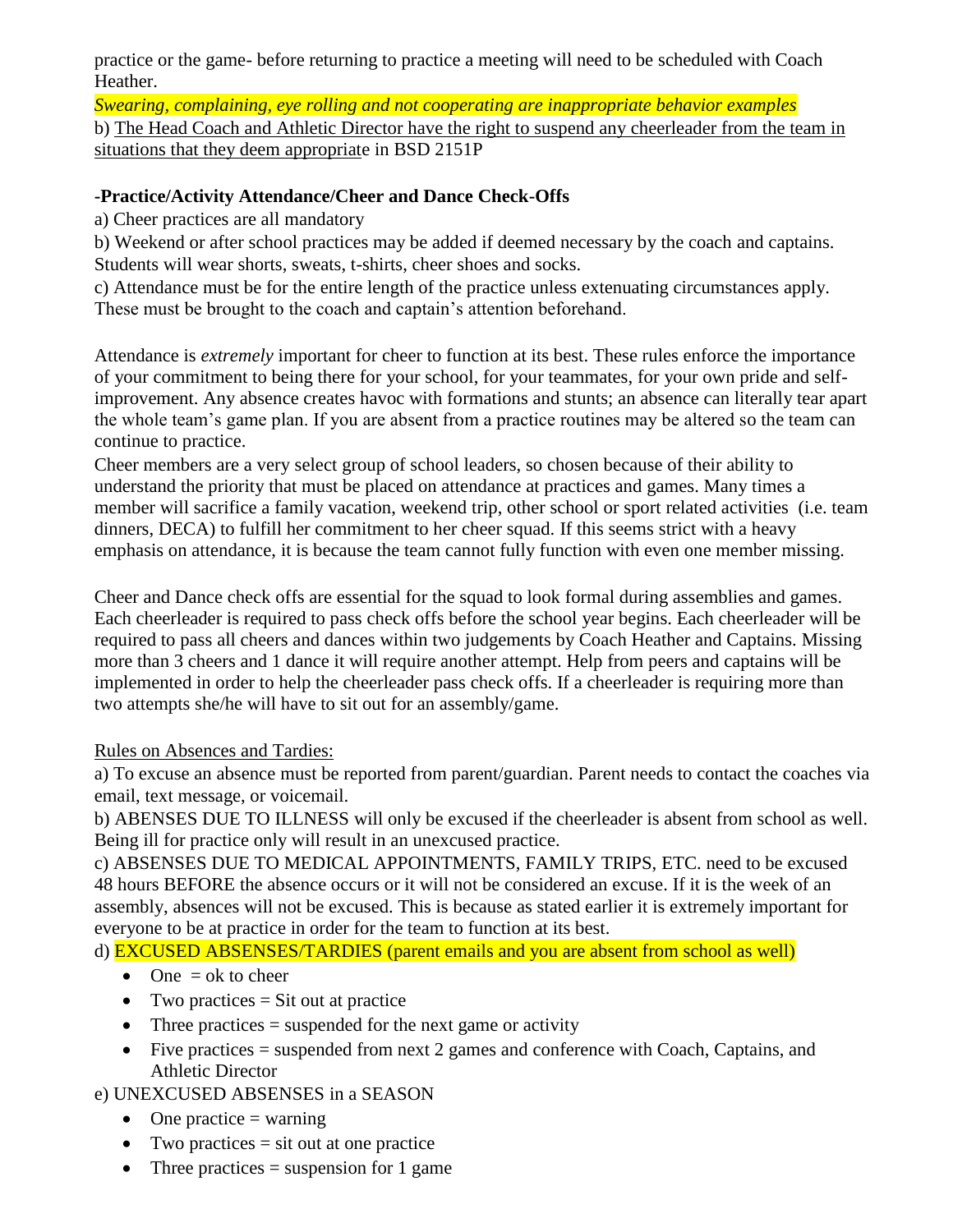• Four practices  $=$  suspension from next assembly, meeting with parents, coach and athletic director

f) During a suspension from a game or activity, the cheerleader must sit (in uniform) with the coach for the duration of the event

h) If you are absent from more than 5 classes in a day you are not allowed to participate in any games or performances that night

#### g) UNEXCUSED TARDIES

- $\bullet$  1 = warning
- $2-3=$  sit out of practice
- $\bullet$  4 = suspension from a game
- $5+$  = suspension from performance/meet with coach and athletic director and parent will be called

(If you are given a consequence of a suspension you are still be expected to be at practice)

#### **Academic Probation-**

a) Grade checks will be done periodically on the members of the squad, if a member is not in compliance with the required 2.0 GPA or passing 6 out of 7 classes then they will be put on academic probation

b) If a cheerleader is on academic probation:

i. They will attend all practices

ii. They will not be allowed to attend extracurricular cheer activities (banquets, team dinners, etc.)

iii. They will be required to sit at all mandatory cheer games with the team and the coach in their uniform

iv. They will need to update the coach with a weekly grade report

v. The coach will call their parents and inform them of the situation

#### **-Facebook, Twitter, Instagram and Social Networking Sites**

a) Do not post any pictures or comments on social networking sites or websites that could be construed as inappropriate or insinuate illegal behavior.

b) Any reference to alcohol, drugs, or illegal behavior will not be tolerated.

c) The first time a picture/comment is found, the cheerleader will receive a warning from the coach

d) The second time a picture/comment is found; the coach will talk to the cheerleader's parents in a meeting and bring a copy/print out of the inappropriate material. Cheerleader and coach will also meet with the Athletic director.

e) The third time a picture/comment is found; the cheerleader will be put on probation until further notice.

f) If cyber bullying is happening online, school consequences may result in addition to team consequences.

g) Please remember that your profiles are not only a representation of yourself, but also of your entire team and school. Please be responsible and display a high level of integrity and self-respect.

#### **-Resignation from the Squad**

a) Must pay for the full cost of uniform and any other fees from time present on the team (i.e. Camp) paid off within 2 weeks.

b) Must have written resignation submitted to the coach with reasoning.

c) If you do choose to leave the cheer squad, we ask that you be respectful of the team and its position within the school and the community.

d) We ask that you no longer wear your uniform or team apparel after resignation from the squad.

Thank you, we look forward to a great season!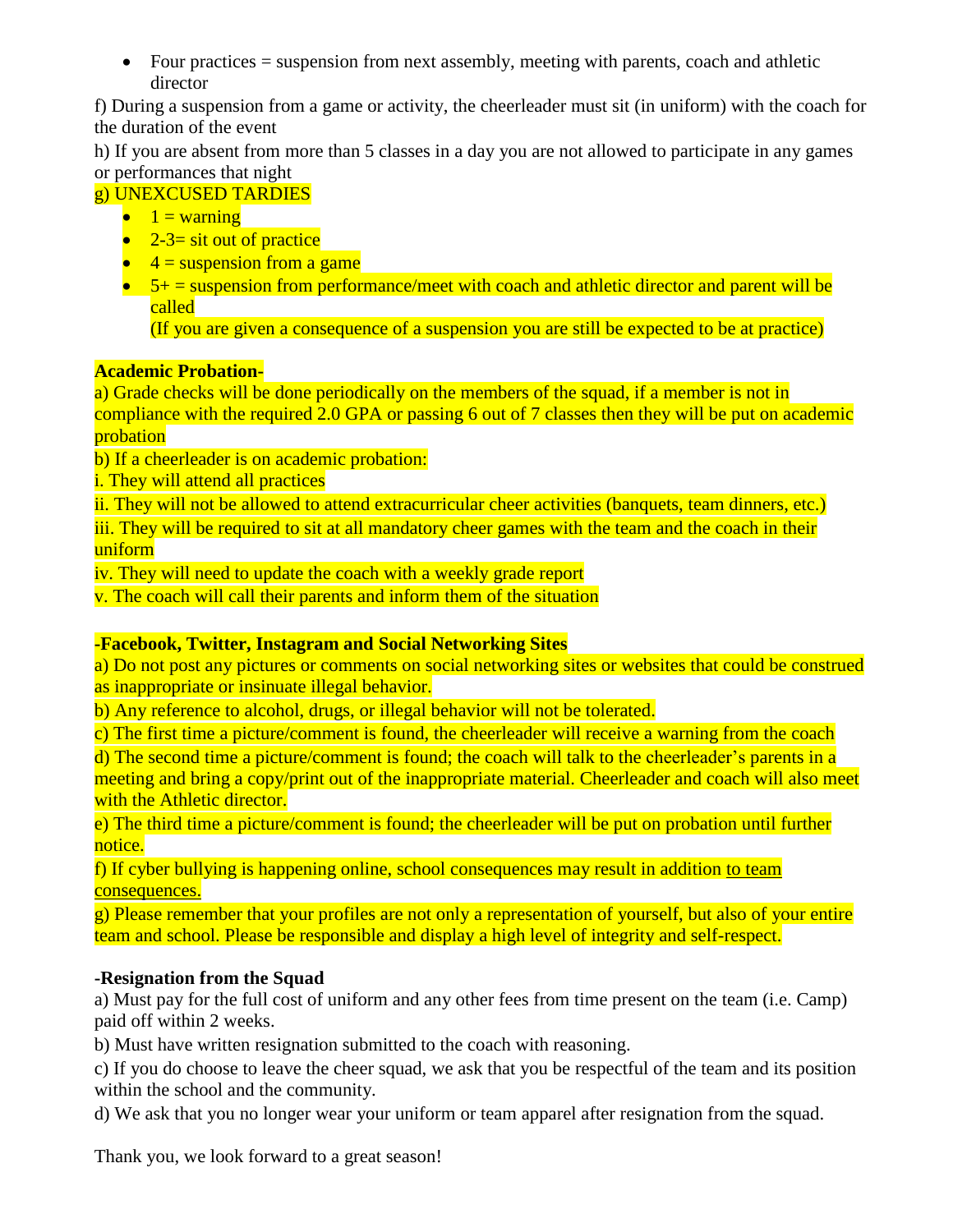#### Estimate of Uniform Costs:

Required Purchases

Camp \$300?

Shell \$90

Liner \$80

Skirt \$75

Pants \$ 60

Saints Jacket \$125

Rain Jacket \$150

Shoes \$75

Poms \$40

Camp Clothes \$175

Camp \$300

Bow \$25

Total \$1300

Optional

Fleece \$125

Briefs \$30

Parent Acknowledgment Please Sign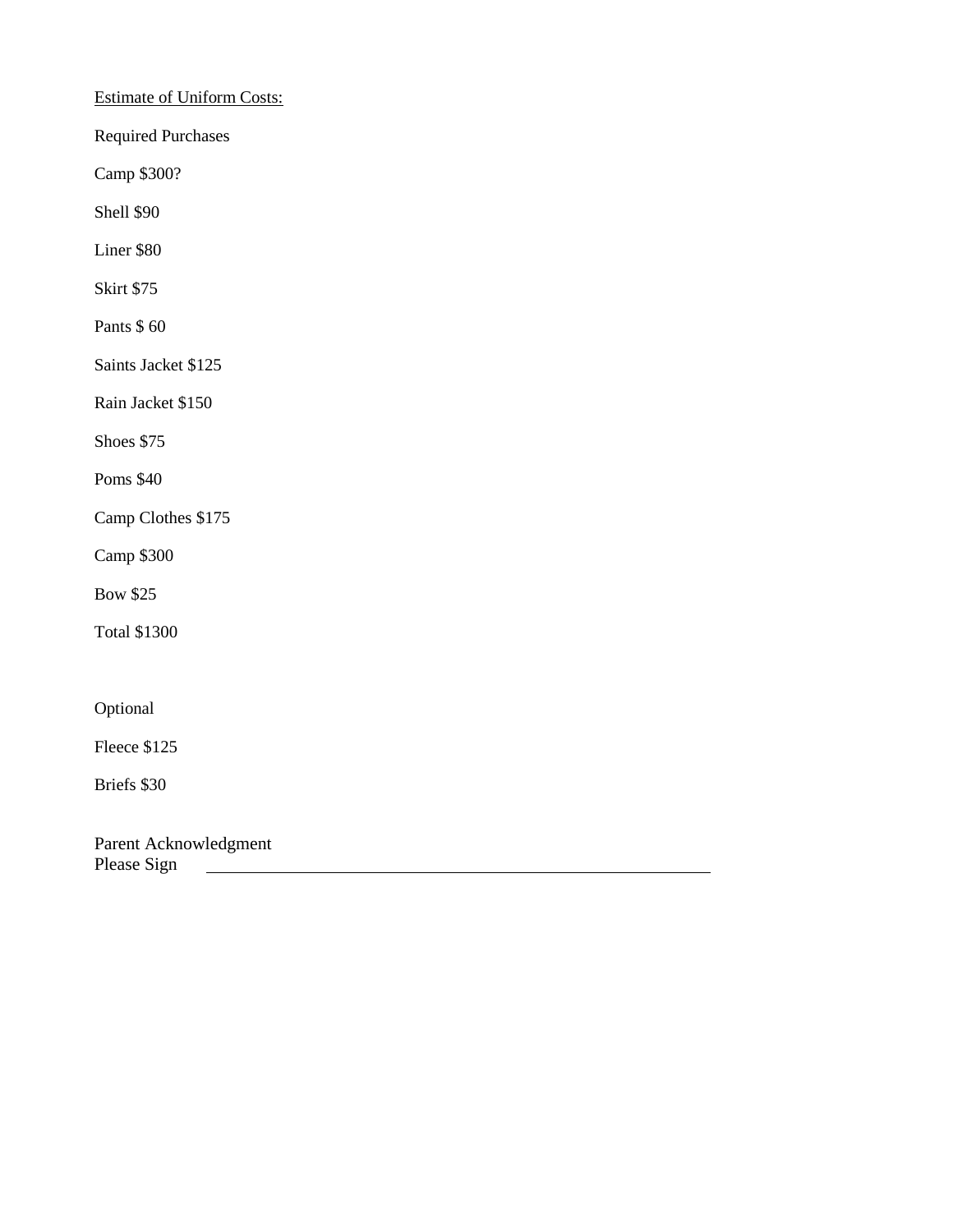### **IHS CHEER TRYOUTS PERSONAL INFORMATION SHEET**

(Please Print)

| First Name: ______________________________ Last Name: __________________________ |  |
|----------------------------------------------------------------------------------|--|
|                                                                                  |  |
|                                                                                  |  |
|                                                                                  |  |
|                                                                                  |  |
| Cheerleader Cell Phone: (____) _______ -_____________                            |  |
|                                                                                  |  |
|                                                                                  |  |
|                                                                                  |  |
| <b>Current GPA: _________</b>                                                    |  |

**I have read the 2019-2020 IHS Cheerleading handbook and contract and will abide by all rules and regulation stated throughout tryouts and the 2014-2015 cheerleading season.** 

**Cheerleader Signature \_\_\_\_\_\_\_\_\_\_\_\_\_\_\_\_\_\_\_\_\_\_\_\_\_\_\_\_\_\_\_\_\_\_\_ Date \_\_\_\_\_\_\_\_**

**I have read the 2019-2020 IHS Cheerleading handbook and contract and give permission for my student to try out and partake on the 2019-2020 cheer team.** 

| <b>Parent Signature</b> |  | Date |  |
|-------------------------|--|------|--|
|-------------------------|--|------|--|